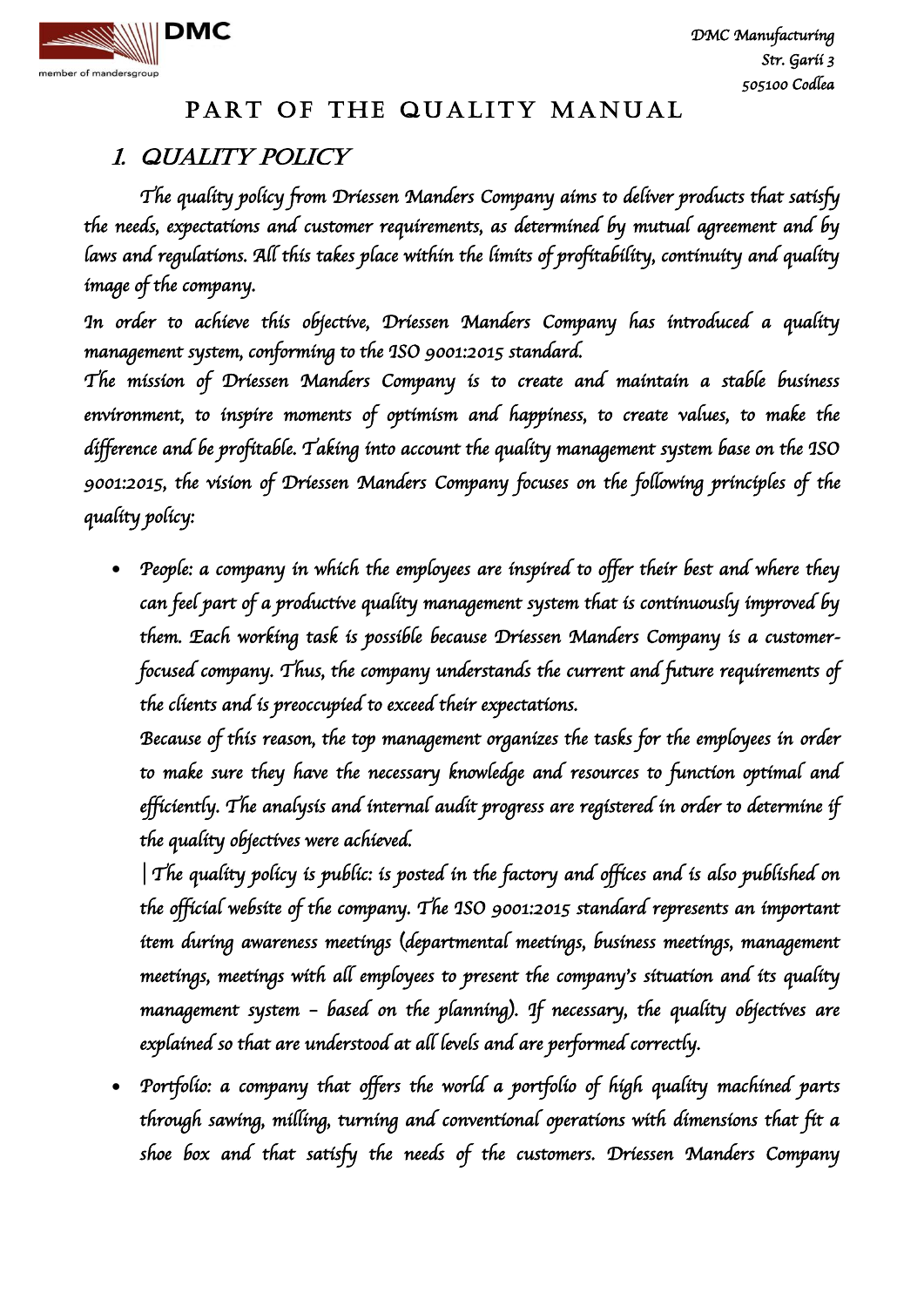

*understands and satisfies the requirements of the clients and above all, it's a company dedicated to overcome their expectations.* 

- *Partners: implementing and maintaining a client and supplier network with whom we can obtain long-lasting values. In Driessen Manders Company, the efficient decisions are based on data analysis and information related to quality.*
- *Environment: a company the builds and sustains a stables community that makes the difference due to its quality products*
- *Profit: a company with extended and complete responsibilities that offers its shareholders long-lasting results.*
- *Productivity: an efficient company, with rapid development that fulfills the requirements of the customers and delivers excellent quality products, that represents the result of an innovative production process.*
- *Focus on market: we listen to customer's needs, observe and learn from mistakes and achievements, we are curious, we work efficient, we are open to changes, we are responsible of our own actions and we reward our employees for their involvement.*

*Achieving the requirements and the efficiency of the quality management system is continuously improving as they are considered a permanent objective of the company.* 

*At least once a year the key performance indicators are analyzed so that is determined if the quality objectives are achieved. Also, during the management review or whenever there is a change, the key performance indicators are updated.*

#### 2. GENERAL QUALITY OBJECTIVES

*The general objectives regarding the quality sustain the policy promoted by Driessen Manders Company and also the mission, vision and strategy of the management.* 

*In order to apply the quality policy there were developed some requirements for the specific activities. These requirements are explained in measurable terms in "Key performance indicators" document.* 

*The activities may have connections with the internal objectives of the company or with other objectives such as fulfilling the requirements and expectations of the customers.* 

*Thus, the internal objectives are clear inventories and efficient communication between all departments of the company.*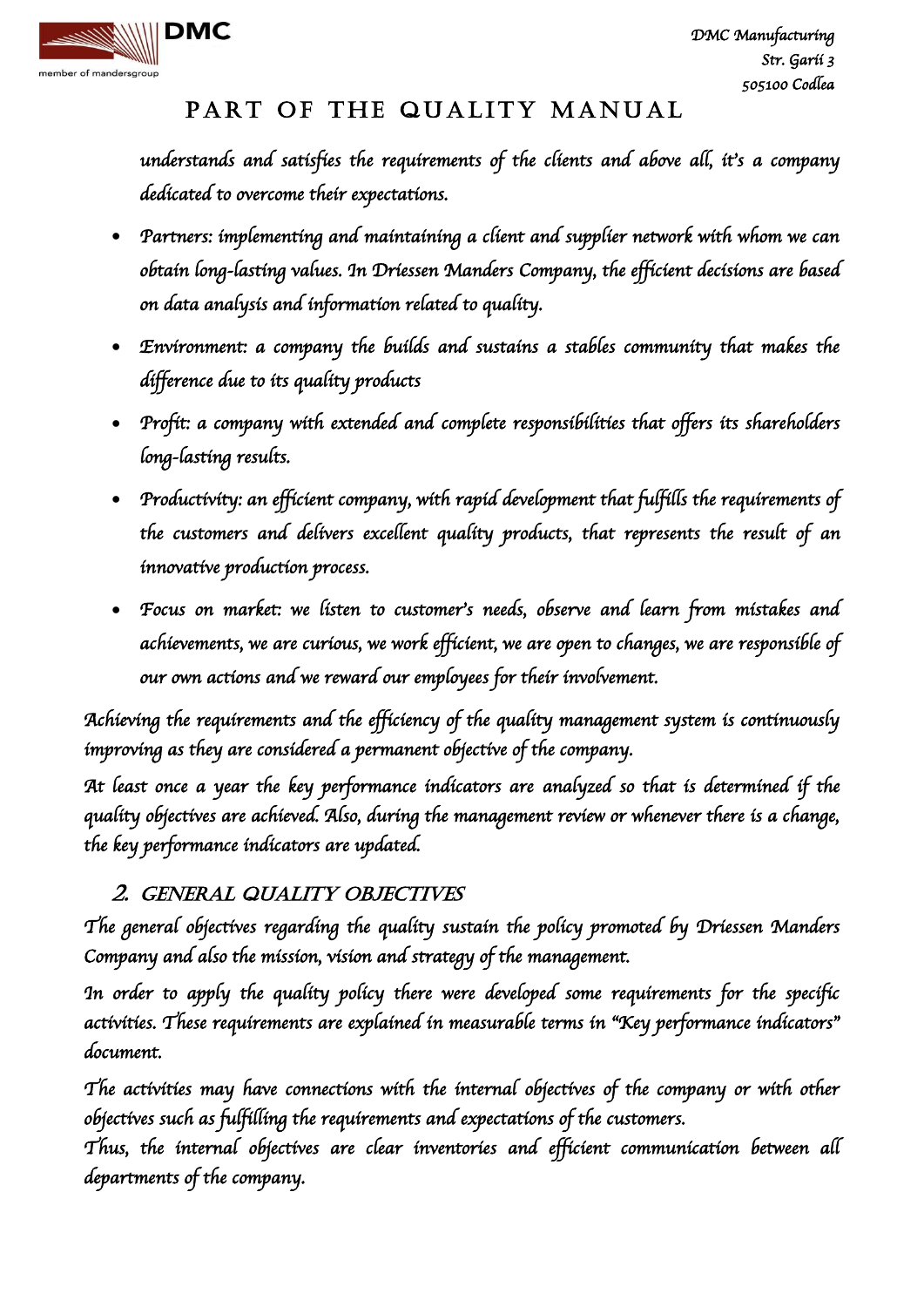

*These internal objectives are sustained by the quality objectives:* 

- *Fulfillment of clients requirements by producing conforming products*
- *Excellent quality of the products*
- *Mutually beneficial relationships with suppliers*
- *Adequate control of the production process*

*Clear quotes and delivery reliability are expectations of the customer.* 

*Each action is, at least, based on the following information:* 

- *The current quality level, formulated in measurable terms*
- *To achieve a quality level, formulated in measurable terms*
- *The person/s responsible/s (department, action team)*
- *The period within the actions must be implemented*

*The way progress reports must be made* 

#### 3. MISSION, VISION AND STRATEGIC DIRECTION

*The world is changing around us. To continue to grow and develop as a business over the upcoming years, we must look ahead, understand the trends and forces that will shape our business in the future and move swiftly to prepare for what's to come. We must get ready for tomorrow today.* 

*That's what our mission, vision and strategic direction is all about. It creates a long-term destination for our business and provides us with a "Roadmap" for winning together with our partners.* 

*Our Roadmap starts with our mission, which is enduring. It declares our goals and serves as the standard against which we weigh our actions and decisions. Driessen Manders Company mission is to create value, make a difference and be profitable.* 

*In order to achieve our mission goals, we plan our steps carefully and resumed them in a formal pyramid shape.*



*Figure no. 1*